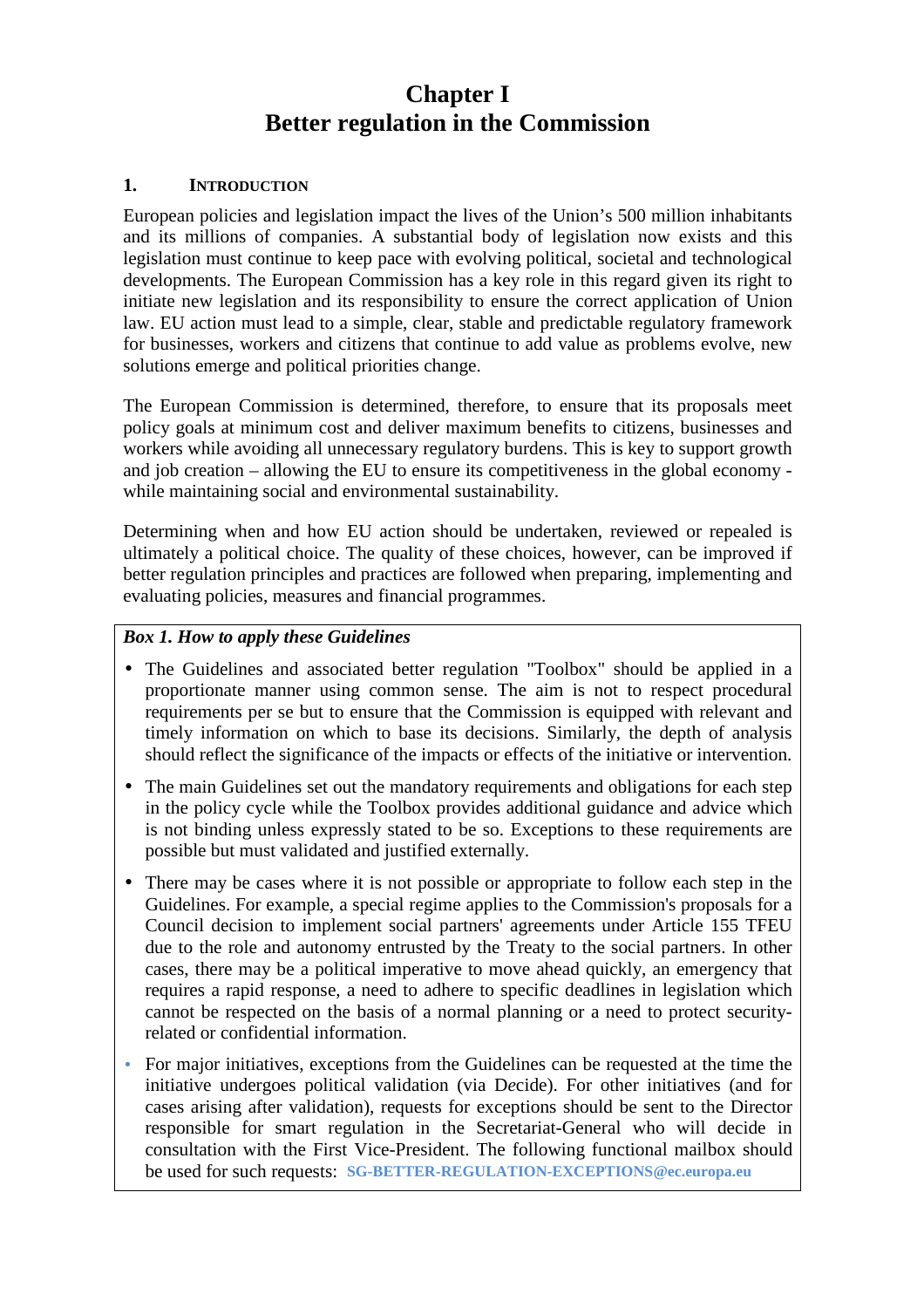- Whenever relevant, the agreed approach should be externally communicated together with a justification and an explanation of the efforts made to respect the spirit of the Guidelines (typically through the final roadmap or inception impact assessment). The Toolbox provides more information on exceptions.
- Questions about their interpretation or application can be obtained from the responisble units in the Secretariat-General using the functional mailboxes below:

| <b>Aspects of better regulation</b> | <b>Functional mailbox</b>                     |
|-------------------------------------|-----------------------------------------------|
| Planning                            | <b>SG-PLANNING@ec.europa.eu</b>               |
| Evaluation & fitness checks         | SG-EVALUATION-AND-SIMPLIFICATION@ec.europa.eu |
| Impact assessment                   | SG-IMPACT-ASSESSMENT-GUIDELINES@ec.europa.eu  |
| Stakeholder consultation            | SG-STAKEHOLDER-CONSULTATION@ec.europa.eu      |
| Feedback mechanisms                 | SG-STAKEHOLDER-FEEDBACK@ec.europa.eu          |

- To avoid undue delays and to maximise the quality of outputs, the efficient application of these guidelines requires a constructive and timely collaboration between the lead service, the Secretariat-General and those services included in interservice groups.
- The Secretariat-General will continuously monitor the impact of the better regulation Guidelines and propose, if needed, ways to eliminate any source of administrative burden or undue procedural delay based on experience. Any such review will not endanger the respect of the better regulation principles identified in these Guidelines and in the Commission Communication 'Better regulation for better results – An EU agenda'.<sup>1</sup>

These Guidelines explain what better regulation is and how it should be applied in the day to day practices of Commission officials preparing new initiatives and proposals or managing existing policies and legislation. The Guidelines should be read by all officials involved in regulatory activities and managers who are responsible for quality control and the allocation of resources within Commission departments. Better regulation cannot be implemented without dedicated financial and human resources; DGs must ensure that appropriate centres of expertise (or functions) and training are available to support the proper implemention of the various aspects of better regulation.

## **2. WHAT IS BETTER REGULATION?**

"Better regulation" means designing EU policies and laws so that they achieve their objectives at minimum cost. Better regulation is not about regulating or deregulating. It is a way of working to ensure that political decisions are prepared in an open, transparent manner, informed by the best available evidence<sup>2</sup> and backed by the comprehensive involvement of stakeholders. This is necessary to ensure that the Union's interventions respect the overarching principles of subsidiarity and proportionality i.e. acting only where necessary at EU level and in a way that does not go beyond what is needed to

 $\overline{a}$ 1 COM(2015)215

<sup>2</sup> The Commission has a policy on data, information and knowledge management which helps support policymaking by maximising the use of data (SWD(2016) 333). In this context, the EU Open Data Portal is important as a source and repository of open data.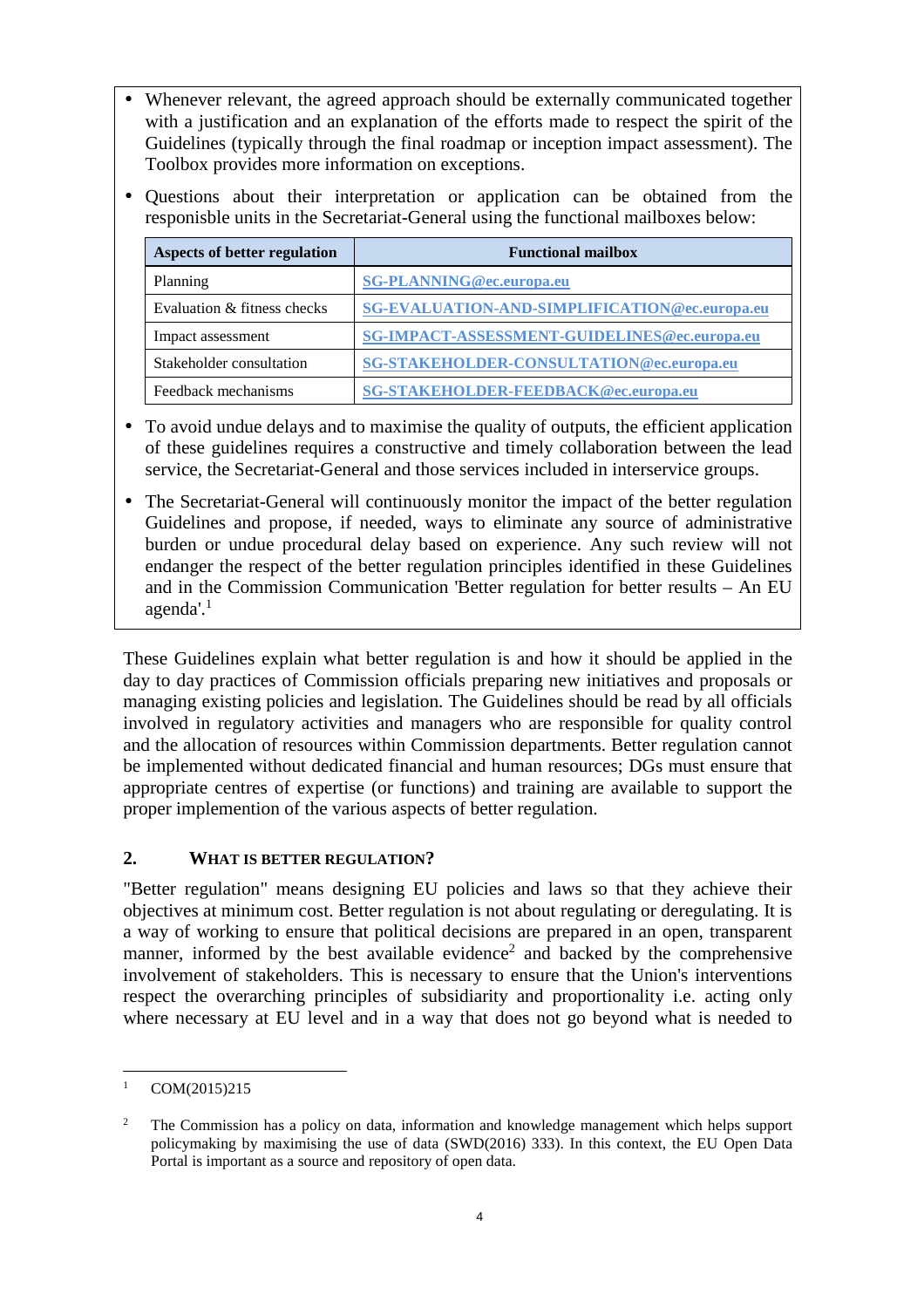resolve the problem. Better regulation also provides the means to mainstream sustainable development into the Union's policies.

Better regulation applies to new and to existing initiatives. Through evaluations and other means, the Commission is constantly collecting and analysing information about the performance of the Union's policies. The aim is to ensure that objectives continue to be met without imposing unnecessary costs on society. As such, any proposal to revise existing legislation must look at whether there is potential to simplify and to reduce regulatory costs but without undermining the aims or benefits of the legislation. Where no simplification or cost reduction is possible, this must also be reported. The Commission's Regulatory Fitness programme (REFIT) provides a framework for this work.

Better regulation covers the whole policy cycle – policy design and preparation, adoption, implementation (transposition, complementary non-regulatory actions), application (including monitoring and enforcement), evaluation and revision. For each phase of the policy cycle, there are a number of better regulation principles, objectives, tools and procedures to make sure that the EU has the best policy possible. These relate to planning, impact assessment, stakeholder consultation, implementation and evaluation.



The different phases are closely interrelated and to recognise better the connections and to ensure greater coherence, the previously separate guidance documents have been brought together into a single streamlined and integrated better regulation guide. These Guidelines replace the previous standalone guidelines which addressed separately impact assessment, evaluation, implementation and also include new guidance on planning and stakeholder consultation<sup>3</sup>.

 $\overline{a}$ 3 These guidelines confirm and further define the general rules on how Commission services should consult set out in the 2002 Commission Communication *Towards a reinforced culture of consultation and dialogue - General principles and minimum standards for consultation of interested parties by the*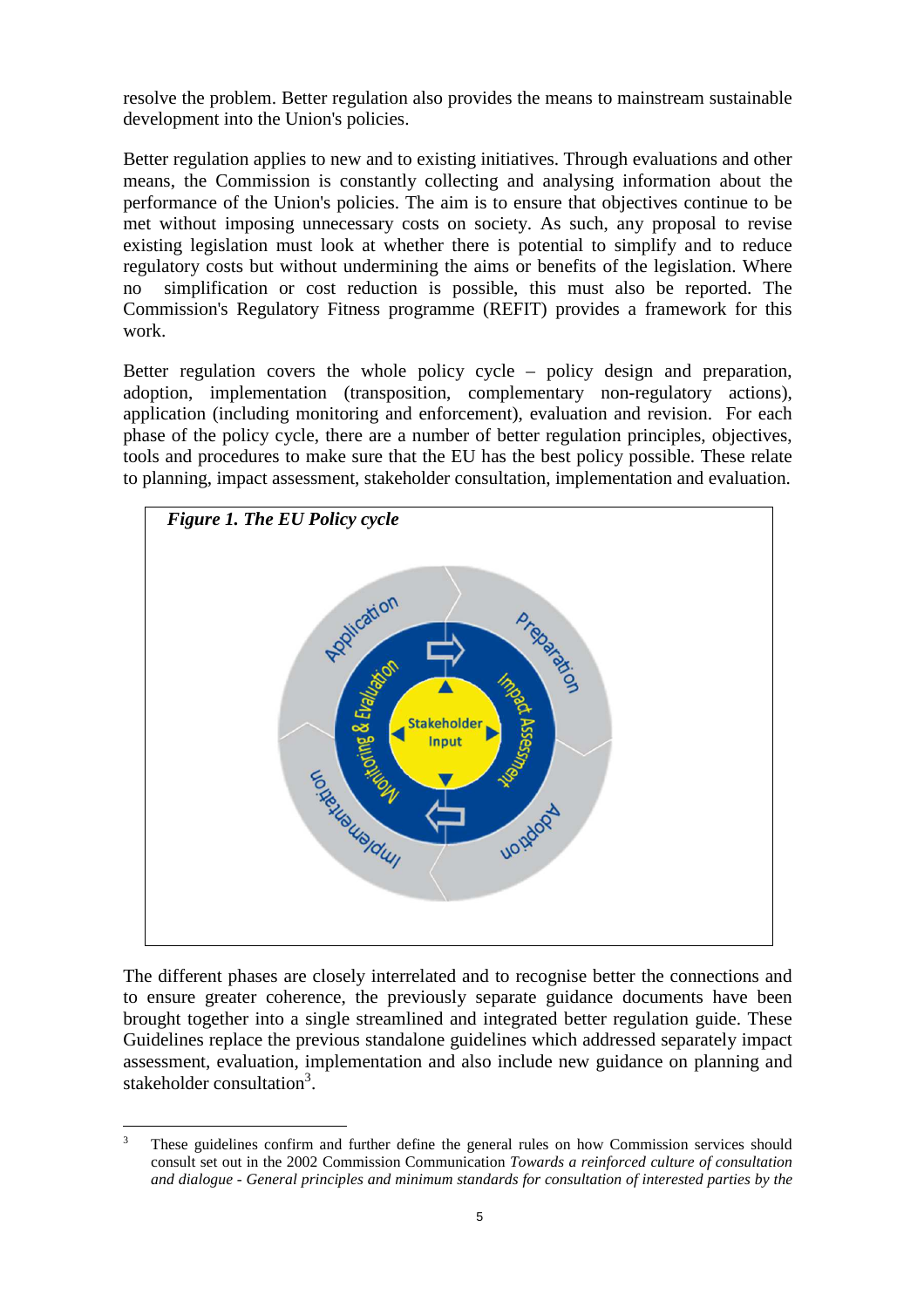Better regulation is a shared commitment of all of the EU institutions. An Interinstitutional Agreement on Better Law-Making<sup>4</sup> was signed by the European Parliament, the Council and the Commission on 13 April 2016. It replaces the previous agreement from 2003 and the interinstitutional accord on impact assessment from 2005. The agreement addresses annual and multi-annual programming as well as all aspects of the policy cycle. The agreement sets out the various commitments of the three institutions to deliver high-quality Union legislation which is efficient, effective, simple, clear and which avoids overregulation and administrative burdens for citizens, public authorities and businesses, especially SMEs. More detailed information has been prepared to guide its implementation in the Commission.<sup>5</sup>

#### **3. HOW TO REGULATE BETTER? - THE ESSENTIALS**

#### **3.1. Forward planning and political validation**

Good regulation starts with good planning. Work should focus on the Commission's priorities as reflected in the President's political guidelines<sup>6</sup> and the Commission's annual work programmes<sup>7</sup>. Good planning covers the initial consideration of an initiative within the Commission and the organisation of the supporting processes – the evaluation of policies already in place, the assessment of problems and alternative solutions, the active engagement with stakeholders and the preparation of initiatives including translation<sup>8</sup>. These activities take time, need resources to deliver timely results and require a level of political validation proportionate to the nature of the inititiave under consideration.

The first step in the planning process is therefore to define the scope of the planned initiative and seek the appropriate level of political validation to develop the idea further. Decide is the main planning tool used in this process<sup>9</sup>. The details on which initiatives must be uploaded in D*e*cide, and on which validations are required, are provided in the instructions of the Secretary-General<sup>10</sup> which complement the Working Methods of the European Commission 2014-2019.<sup>11</sup> They are outlined in detail in Chapter II on Planning and in the associated Toolbox.

*Commission* COM(2002) 704 final, complemented by COM(2012) 746 and accompanying SWD(2012) 422 and by COM(2014) 368.

- 4 OJ L 123, 12.5.2016, p.1.; http://eur-lex.europa.eu/legal-content/EN/TXT/?uri=OJ:L:2016:123:TOC
- 5 https://myintracomm.ec.europa.eu/sg/better\_regulation/Pages/IIABL.aspx
- 6 http://ec.europa.eu/priorities/docs/pg\_en.pdf

 $\overline{a}$ 

- 7 http://ec.europa.eu/atwork/key-documents/index\_en.htm
- 8 Communication (2016) 2000 describes the role of translation in the Commission's decision-making process including the limits on document length and translation deadlines.
- 9 D*e*cide is the Commission's IT platform for managing the preparation of initiatives.

11 C(2014)9004; http://ec.europa.eu/transparency/regdoc/rep/3/2014/EN/3-2014-9004-EN-F1-1.Pdf

<sup>10</sup> https://myintracomm.ec.europa.eu/sg/comcab/pages/methods.aspx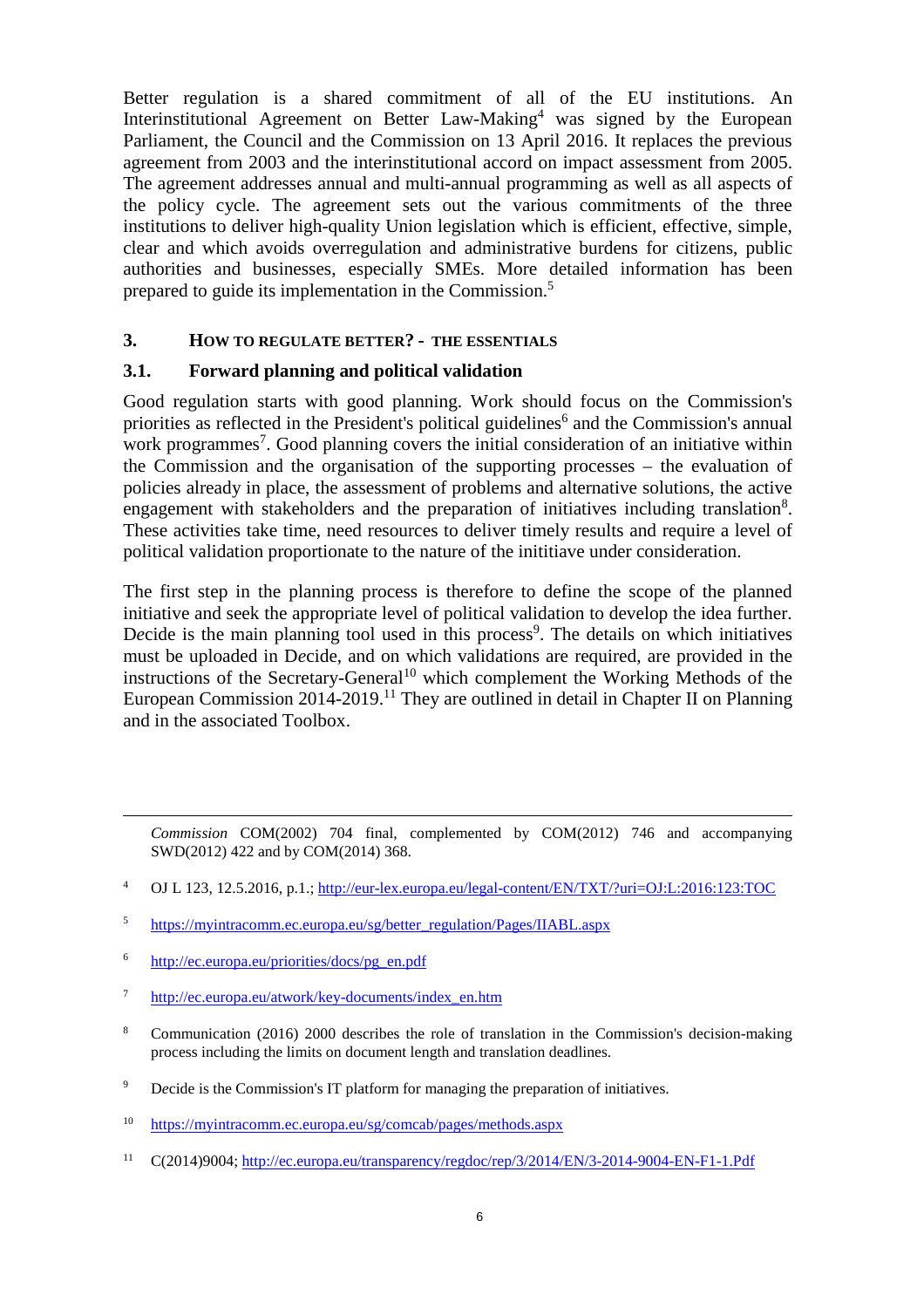## *Box 2. Scoping, political validation and interservice work*

- **Political validation** is required to move beyond the informal consideration of a possible initiative and to start the substantive prepatory work including engagement with stakeholders.
- The level of political validation depends on the nature and importance of the inititiave. **"Major initiatives"** should, in principle, be entered into D*e*cide at least 12 months prior to adoption by the College. They must be validated by the lead Commissioner, relevant Vice-President and the First Vice-President before being accepted to be included into the Commissions' planning. "Other initiatives" should be validated by the lead Commissioner or by the Director-General of the lead DG as appropriate.
- Political validation must be understood as giving the green light to start the substantive preparatory work. It should not be interpreted as a decision on a particular initiative or course of action that prejudges the outcome of any impact assessment process, stakeholder consultation or later political discussion in the College.
- For major initiatives and for evaluations (including fitness checks), once political validation is granted, **roadmaps** or **inception impact assessments** must be finalised and published as quickly as possible. They explain to external stakeholders what the Commission is considering and allow them to provide early feedback.
- **Roadmaps** are used for initiatives which do not require an impact assessment. The reasons justifying the absence of an impact assessment will be included.
- **Inception impact assessments** are used for initiatives subject to an impact assessment. These set out in greater detail the description of the problem, issues related to subsidiarity, the policy objectives and options as well as the likely impacts of each option.
- A roadmap is prepared for each **evaluation or fitness check**. This specifies the context, scope and purpose of the evaluation and outlines the proposed approach.
- All roadmaps (including for evaluations and fitness checks) and inception impact assessments are published by the Secretariat-General on the Commission's website<sup>12</sup> so that citizens and stakeholders are informed and can provide initial feedback (including data and information they may possess) on all aspects of the intended initiative and where applicable its impact assessment.
- Evaluations, impact assessments, stakeholder consultations, policy proposals and implementation plans must be discussed collectively by the services<sup>13</sup> within **an interservice group**. It is important that all services with an interest participate actively in the interservice work from the outset, particularly those DGs with specific expertise (e.g. competitiveness and innovation, SME impacts, economic, social impacts, environmental impacts and scientific/analytical methods).
- The launch of the interservice consultation must be agreed politically (in a similar way to the validation of new initiatives). In addition, where an initiative is supported by an

 $\overline{a}$ 12 http://ec.europa.eu/info/law/better-regulation/initiatives

<sup>13</sup> See also art 23 of the Rules of Procedures of the Commission *Cooperation and coordination between departments*: http://eur-lex.europa.eu/legal-content/EN/TXT/?qid=1427880050708&uri=URISERV:o10004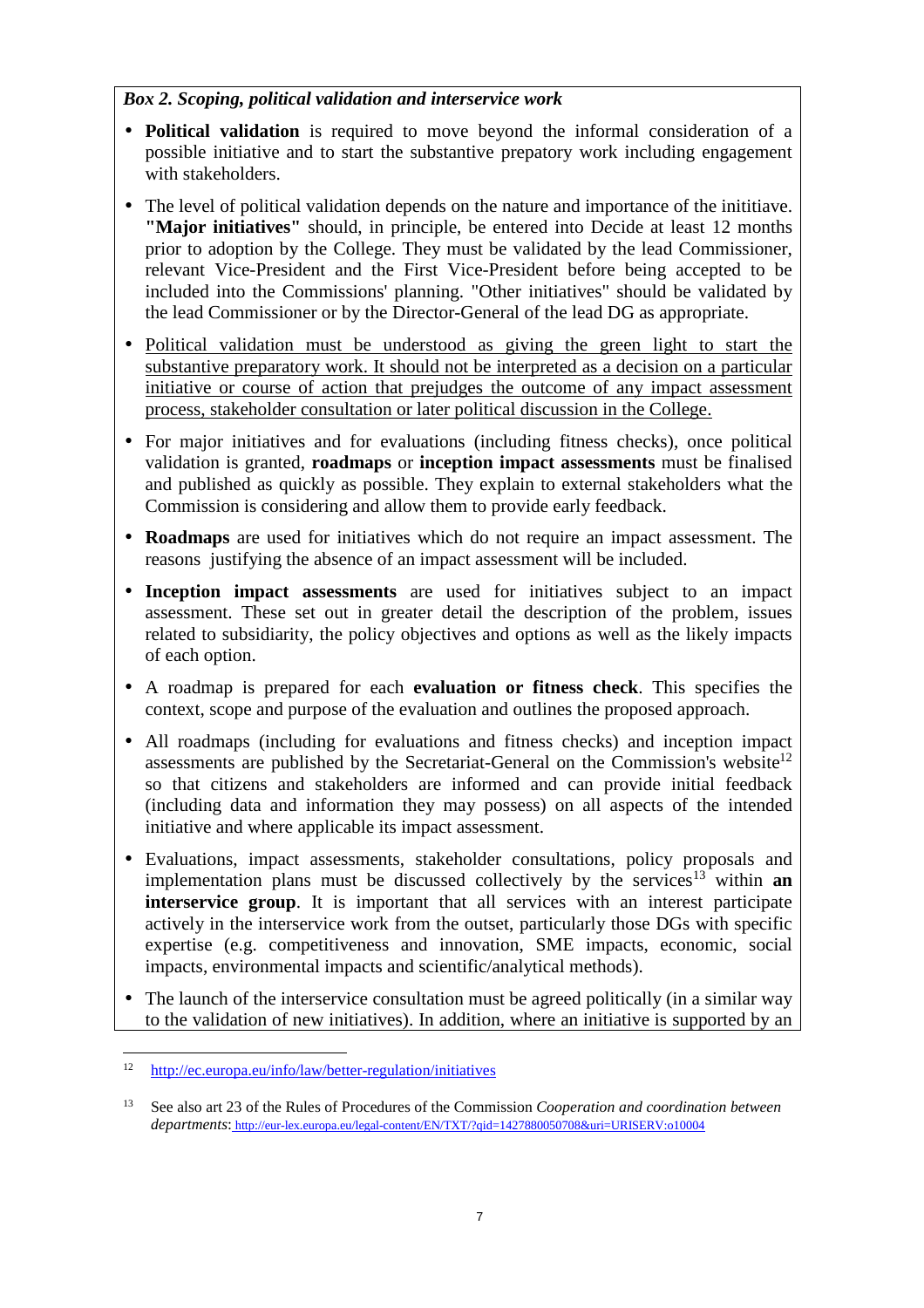impact assessment, a positive opinion of the Regulatory Scrutiny Board is required in order for the initiative to be presented to the Commission for decision.

# **3.2. Stakeholder consultation**

Stakeholder consultation is an essential element of policy preparation and review. Good policy development is built on openness. Stakeholder inputs provide feedback and evidence to support evaluations, impact assessments, the preparation of initiatives and political decisions. It is good practice to plan stakeholder consultations using a simple, concise consultation strategy that identifies and targets relevant stakeholders with a range of conultation activities in order to gather all relevant evidence comprising data/information and views.

It is important to consult as early and as widely as possible in order to maximise the usefulness of the consultation and to secure an inclusive approach where all interested parties have the opportunity to contribute to the timely development of effective policies. Consultation activities should allow reasonable time for respondents in order to encourage informed and effective contributions from all relevant stakeholders. Feedback should be given to respondents about how their information and views were used. Public consultation is an essential element of all impact assessments, evaluations and fitness checks.

# **3.3. Evaluation/fitness checks**

Policy preparation should be supported by both evaluations and impact assessments. Both look at how a problem is, or should be, addressed (and its underlying causes) to achieve the desired objectives taking account of costs and benefits. Both are based on an integrated approach that addresses impacts across the environmental, social and economic pillars of sustainable development and so contribute to the mainstreaming of sustainability in policymaking at the Union level.

Evaluations gather evidence to assess how a specific intervention has performed (or is working), taking account of earlier predictions made in the context of an impact assessment and whether there were unintended/unexpected effects which were not anticipated by the impact assessment or the act agreed by the Legislator. An evaluation also draws conclusions on whether the EU intervention continues to be justified or should be modified to improve its effectiveness, relevance and coherence and/or to eliminate excessive burdens or inconsistencies or simply be repealed.

A fitness check is a comprehensive evaluation of a policy area that usually addresses how several related legislative acts have contributed (or otherwise) to the attainment of policy objectives. Fitness checks are particularly well-suited to identify overlaps, inconsistencies, synergies and the cumulative impacts of regulation.

It is important to monitor the impacts flowing from the implementation and application of the legislation in order to allow both Member States and the Commission to undertake a meaningful evaluation of the intervention at a future point in time. If there is no useful monitoring information, it will be difficult to evaluate the intervention appropriately and to rectify any problems or improve the delivery of the desired results.

# **3.4. Impact assessment**

Impact assessments collect evidence (including results from evaluations) to assess if future legislative or non-legislative EU action is justified and how such action can best be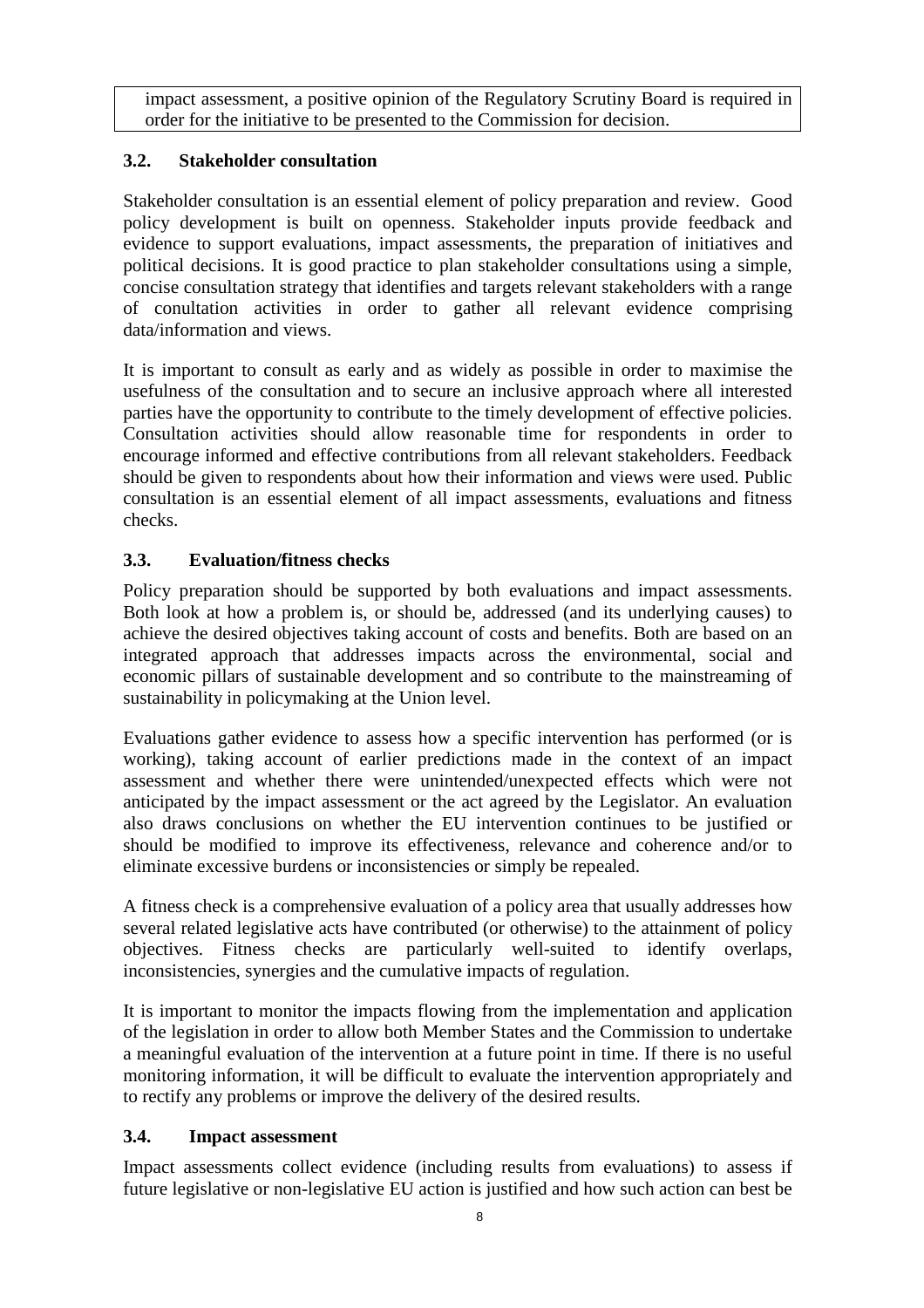designed to achieve desired policy objectives. An impact assessment must identify and describe the problem to be tackled, establish objectives, formulate policy options, assess the impacts of these options and describe how the expected results will be monitored. The Commission's impact assessment system follows an integrated approach that assesses the environmental, social and economic impacts of a range of policy options thereby mainstreaming sustainability into Union policymaking.

## **3.5. Quality control**

Staff working documents (SWD) are required to present the results of all impact assessments and evaluations/fitness checks.

The quality of these staff working documents is checked by the Regulatory Scrutiny Board (RSB) who will assess all impact assessments and fitness checks and selected evaluations. The Board issues opinions based on the requirements of these Guidelines. DGs are expected to modify their reports to reflect the Board's opinion. For initiatives supported by impact assessments, the Commission's working methods stipulate that a positive opinion is needed from the Board before an interservice consultation can be launched. The interservice consultation should check how the Board's comments have been integrated and should also check the quality of the drafting of the initiative/legal proposal (see Chapter IV).

## **3.6. Implementation support and monitoring**

The full benefits of an EU intervention will only be delivered if the policy is implemented and applied appropriately. Similarly, burdens for business may be increased beyond what is foreseen by the legislation if the Member States impose additional obligations (so-called "gold-plating") or implement the legislation inefficiently. That is why it is essential to take into account implementation and enforcement issues when designing an EU intervention including the impact assessment process and associated stakeholder consultation. It is also important to identify ways to assist Member States in the transposition phase (aligning national legislation with EU legislation) by preparing 'implementation plans' (in the form of a SWD) which should also be subject to interservice consultation together with the impact assessment and the proposed intervention. Checks on transposition and assessments of compliance are also key tools used to monitor the correct application of EU legislation.

## **4. THE STRUCTURE OF THE GUIDELINES**

The better regulation Guidelines are structured into separate chapters which cover

- Chapter II: Planning
- Chapter III: Impact assessment;
- Chapter IV: Implementation;
- Chapter V: Monitoring:
- Chapter VI: Evaluation and fitness checks:
- Chapter VII: Stakeholder consultation.